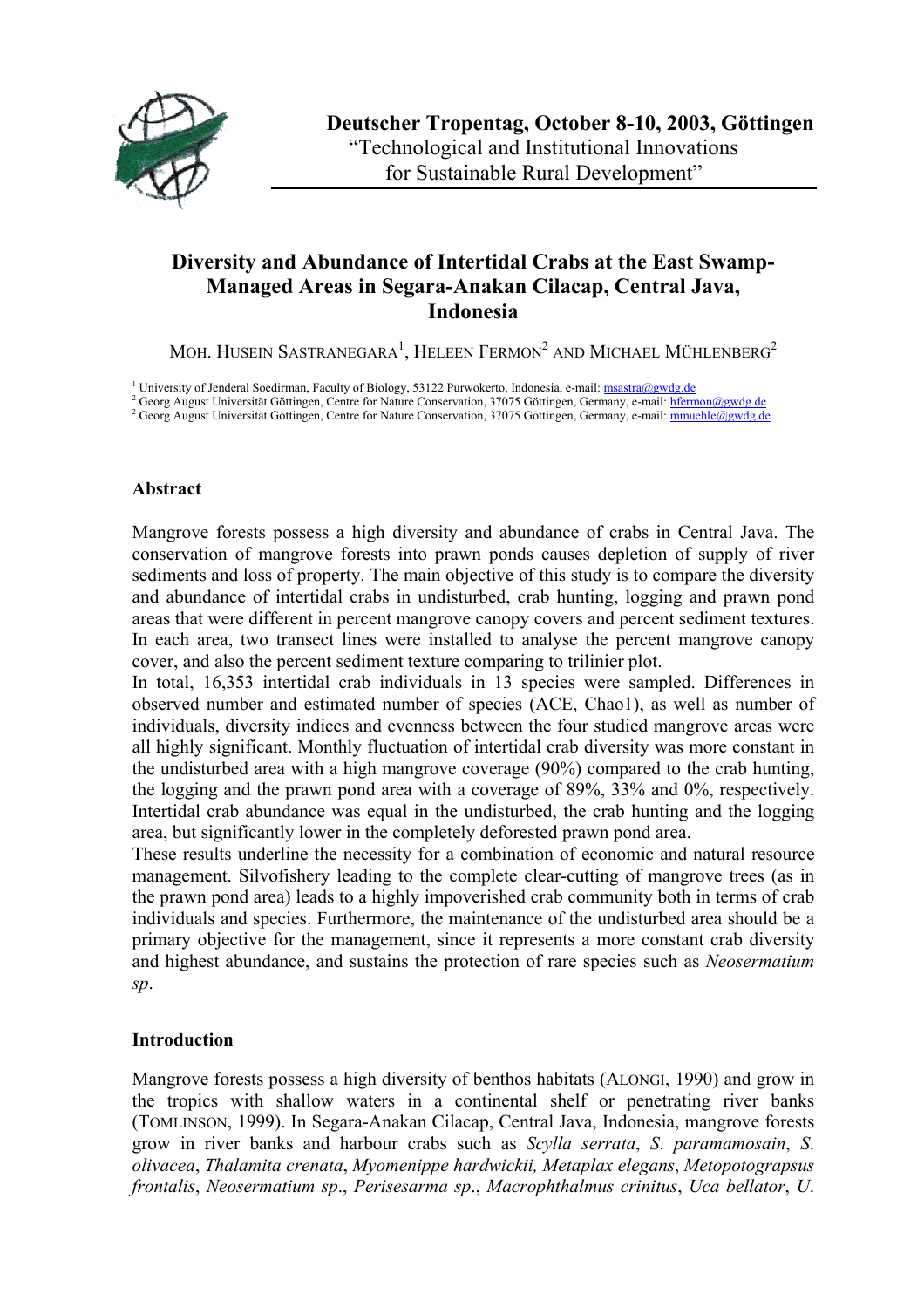*chlorophthalmus*, *U*. *coarctata*, *U*. *demani*, *U*. *dussumieri*, *U*. *rosea*, *U*. *triangularis* and *U*. *vocans*. Some of these are intertidal crabs such as the last thirteen species.

Unfortunately, ongoing destruction and deforestation of mangroves leads to decreases in mangrove coverage at the east swamp-managed areas. There are many human activities such as crab hunting (e.g. *Scylla olivacea*, *S*. *paramamosain* and *S*. *serrata*). Historically, local people tend to choose sand silty clay for crab hunting areas because the sediment is harder than silty clay. Characteristic for the crab hunting area is mounting sediment resulting from digging crustacean such as *Thalassina anomala.* Other activities such as illegal logging (fuel wood, charcoal and building material) and installing ponds (prawns and crabs) are equally carried out by the "Kampung Laut" people living in Segara-Anakan Cilacap.

Because of destruction and deforestation, Segara-Anakan Cilacap management areas have been divided into two sectors: the west swamp-managed and the east swamp-managed area. To conserve mangrove as a habitat for species, the Cilacap Government installed swamp-protected areas in the east swamp-managed area. In the west swamp-managed areas, there are prawn pond areas of 470 ha in size (HANLEY, 2000). HANLEY (2000) recommended a rehabilitation program including a silvofishery approach, and proposed that mangrove forest is established in the centre of ponds without clear ownership. Even so, the State Forest Corporation followed this approach and have a program of rehabilitation of degraded areas in the west swamp-managed and east swamp-managed areas where *Bruguiera gymnorrhiza* and *Rhizophora apiculata* are planted.

SUCGANG (1994) illustrated that the conversion of mangrove forest into prawn ponds causes coastal erosion, wet inundated lands, intrusion, depletion of supply of river sediments, flooding, damages to infrastructure and loss of property. Moreover, owing to the continued increase in installing prawn ponds, organic and inorganic material accumulation into sediment and water will take place. After harvesting, sediments remain on the ground of the pond. In addition, polluted water is discharged directly to surrounding waters (SANSANAYUTH ET AL., 1996). Loss of biodiversity is regularly identified as one of the greatest environmental risks facing mankind as a result of anthropogenic disturbances. Legislation has been proposed to preserve biodiversity and governments have been urged to approach this issue. An international treaty for the conservation of biodiversity has been negotiated (JUTRO, 1993).

The main objective of this study is to compare the diversity and abundance of intertidal crabs in the undisturbed, the crab hunting, the logging and the prawn pond area. They were different in the percent mangrove canopy cover and the sediment texture.

### **Study area and methods**

In Segara-Anakan Cilacap management areas, the number of mangrove forests is highest in the east swamp-managed area (4,905 ha), followed by the west swamp-managed area (202 ha) and the Nusa Kambangan area (26 ha). Even though, the west swamp-managed area cover a larger area (9,565 ha) than the east swamp-managed areas (4,905 ha). The total are covered by the Nusa Kambangan Island area is largest (11,016 ha), and these areas are dominated by primary forests (9,934 ha) because it serves as Prison Authority. Overall the east swamp-managed area has a highest number of mangrove forest coverage (95%), mainly located in the swamp-protected areas (3,666 ha or 75%).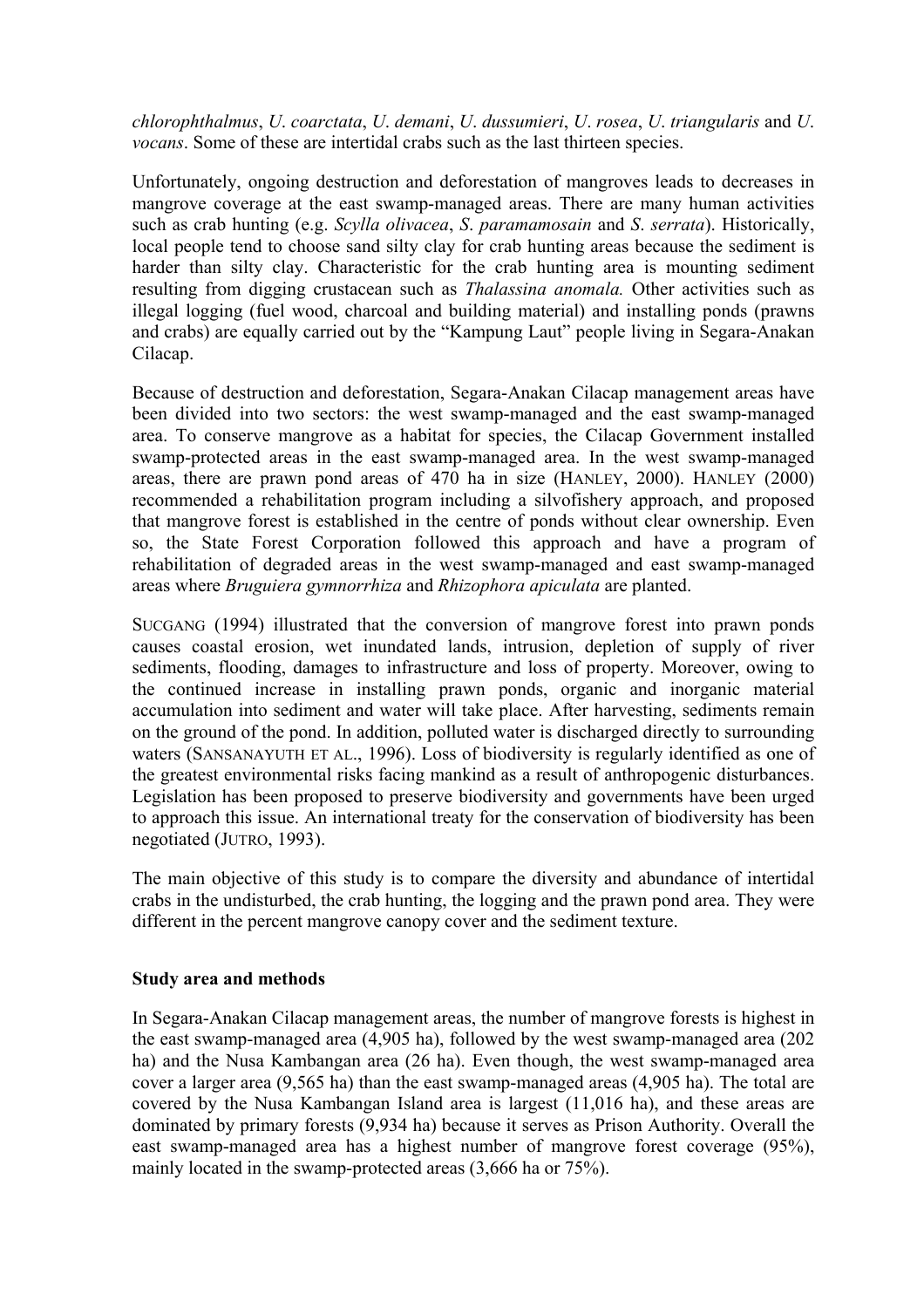In the east swamp-managed areas, this research was done at swamp-protected and swampproduction areas. The undisturbed and the crab hunting area were located in the swampprotected area, whereas the logging and the prawn pond area were in the swampproduction area. Then, two transects were installed per area (Figure 1).

Samples were taken monthly from October 2000 to January 2002. In these periods, intertidal crabs were collected when they acted on the surface only during periods of tidal emersion (low tide), during daylight hours, and burrows tend to contain only a single individual (WARREN, 1990). Intertidal crab samples were taken at random by digging out one-ninth of a square metre (0.33 m²) to a depth of about 20 cm with a spade. The block of sediment was then dug out and examined carefully. Twenty samples (1 transect x 20 samples) were taken (SASEKUMAR, 1974).

Intertidal crabs were preserved using a suitable fixative of 70% alcohol and identified (CANNICCI ET AL., 2000; CARPENTER AND NIEM, 1998; CRANE, 1975; DAI AND YANG, 1991; DAVIE, 1994; HARMINTO, 1988; TWEEDIE, 1936; TWEEDIE, 1937; TWEEDIE, 1940; TWEEDIE, 1948; AND TWEEDIE, 1950). All samples were verified at the Raffles Museum of Biodiversity Research, the National University of Singapore from  $21<sup>st</sup>$  to  $27<sup>th</sup>$  February 2001 and analysed by the program "EstimateS" 6.0b1a to get information on diversity indices (COLWELL, 2000).



Figure 1: Location of the study area in SAC management areas, especially in the swamp-protected and the swamp-production areas, and schematic map of the total study plot (4,905 ha).

In each area, a total of two transect lines were installed to analyse the percent mangrove canopy cover (WOOD, 1988). Sediment samples were collected by sediment cores (MURDOCH ET AL., 1997) and analysed by wet sieving for determining sediment composition (KRAMER ET AL., 1994). The sediment composition (in percentage) was compared to a trilinier plot to get information on the sediment texture (RAO and SARMA, 1993).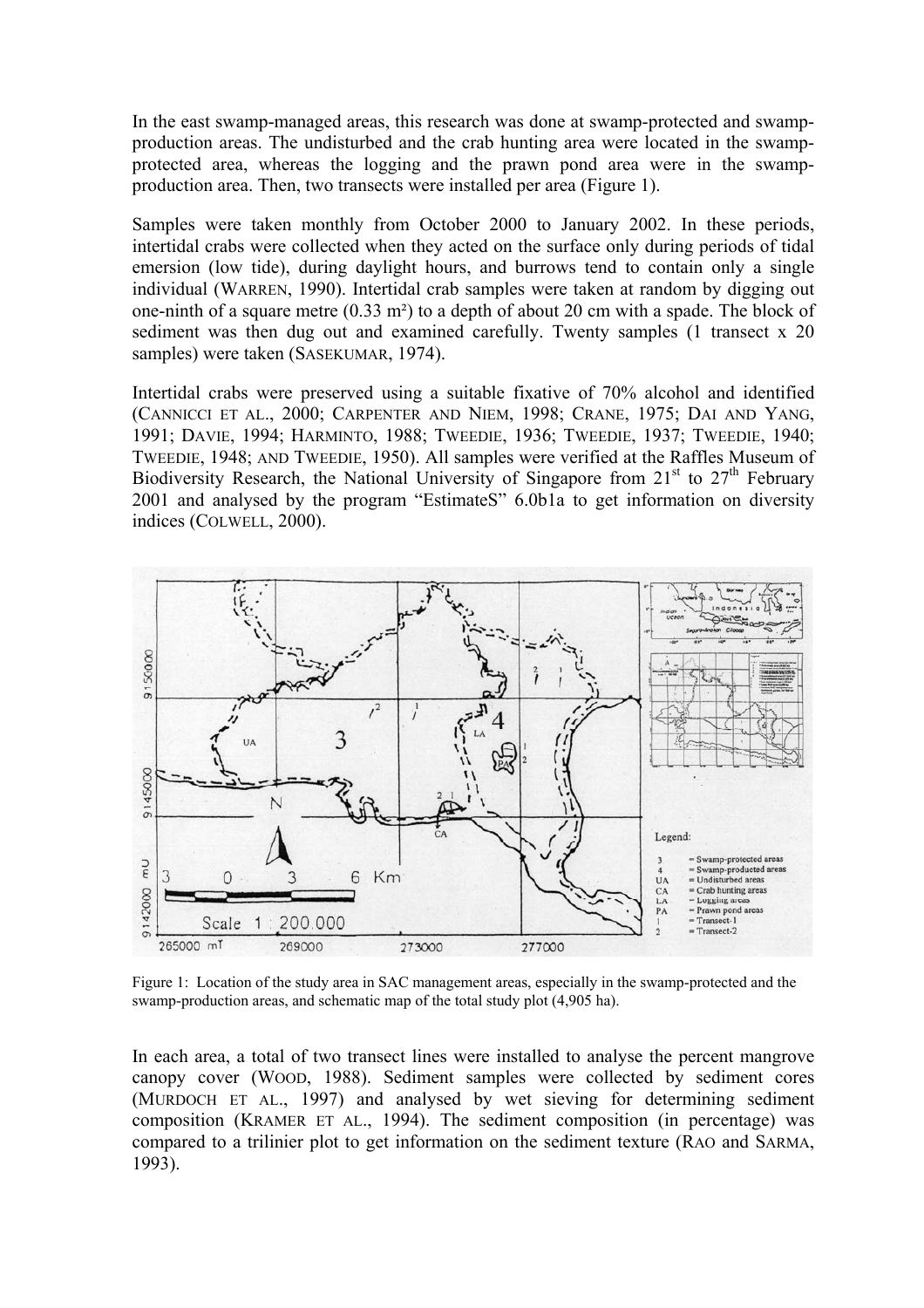## **Result and discussions**

In total, 16,353 intertidal crab individuals in 13 species were sampled in all areas: *Metaplax elegans*, *Metopotograpsus frontalis*, *Neosermatium sp*., *Perisesarma sp*., *Macrophthalmus crinitus*, *Uca bellator*, *U*. *chlorophthalmus*, *U*. *coarctata*, *U*. *demani*, *U*. *dussumieri*, *U*. *rosea*, *U*. *triangularis* and *U*. *vocans*. Nine species were captured in the undisturbed area, 13 species in the crab hunting and 10 species in the logging and the prawn pond areas. Of the 13 intertidal crab species recorded, 4 (the first four species list above) belonged to family Grapsidae (31%) and 9 species (the following nine species) belonged to family Ocypodidae (69%). Of the 9 Ocypodid species recorded, 8 belonged to the dominant genus *Uca* (89%, see also Table 1).

Table 1: Intertidal crab (burrowing crabs live in sediments) composition represent *Metaplax elegans* as dominant species in undisturbed and logging areas. This dominant species drives *Neosermatium sp*. in the undisturbed area. *Macrophthalmus crinitus* as a dominant species in the crab hunting area may influences *Neosermatium sp*. and *Uca chlorophthalmus*. *Metopograpsus frontalis* is not a rare species because this species only lives in mangrove trees as climbing crabs. Number of samples is 2,560 units (20 sampling unit x 4 areas x 2 transects x 16 months).

| <b>Species</b>          | Local name | Undisturbed  | Crab hunting   | Logging      | Prawn pond       | Total abundance |
|-------------------------|------------|--------------|----------------|--------------|------------------|-----------------|
|                         |            | areas        | areas          | areas        | areas            |                 |
| Metaplax elegans        | Yuyu       | 3,338        | 394            | 3,384        | 330              | 7,446           |
| Metopograpsus frontalis | Yuyu       | $\mathbf{0}$ | $\overline{2}$ | $\mathbf{0}$ | $\boldsymbol{0}$ | 2               |
| Neosermatium sp.        | Yuvu       | 9            | $\overline{c}$ | $\mathbf{0}$ | $\Omega$         | 11              |
| Perisesarma sp.         | Yuyu       | 185          | 192            | 74           | 330              | 781             |
| Macrophthalmus crinitus | Yuyu       | $\Omega$     | 2,031          | 4            | 9                | 2,044           |
| Uca bellator            | Yuyu       | 964          | 782            | 724          | 652              | 3,122           |
| Uca chlorophthalmus     | Yuyu       | $\mathbf{0}$ | 4              | $\mathbf{0}$ | $\mathbf{0}$     | $\overline{4}$  |
| Uca coarctata           | Yuyu       | 176          | 385            | 243          | 258              | 1,062           |
| Uca demani              | Yuyu       | 172          | 324            | 253          | 190              | 939             |
| Uca dussumieri          | Yuyu       | 57           | 48             | 44           | 61               | 210             |
| Uca rosea               | Yuyu       | 52           | 102            | 26           | 16               | 196             |
| Uca triangularis        | Yuyu       | $\mathbf{0}$ | 120            |              | 3                | 124             |
| Uca vocans              | Yuyu       | 125          | 52             | 167          | 68               | 412             |
| Total abundance         |            | 5,078        | 4,438          | 4,920        | 1,917            | 16,353          |
| Total species           |            | 9            | 13             | 10           | 10               | 13              |

Of the13 intertidal crab species collected, 2 could be classified as dominant species: *Metaplax elegans* and *Macrophthalmus crinitus*. The first dominant species drives *Neosermatium sp*. in the undisturbed area (Table 1). *Metaplax elegans* as a dominant species has characteristic as described in Robinowitz's three-way classification of rarity (Magurran, 1988) such as a wide geographic distribution, a restricted habitat specifity and a large local population size. *Neosermatium sp*. gives the classification as a rare species, because of its narrow geographic distribution, a restricted habitat specifity and a small local population size (Table 2), especially in the undisturbed area (Table 1). Both species share the same habitat specifity. Hence, *Metaplax elegans* may drives *Neosermatium sp*. in the undisturbed area. Possibly, the sediment may play a role as an appropriate habitat for the dominant species *Metaplax elegans* because the sediment of the undisturbed and the logging area are both silty clay in the mangrove and shore sediment, whereas the crab hunting and the prawn pond area are sand silty clay in the mangrove sediment and clayey sand in the shore sediment.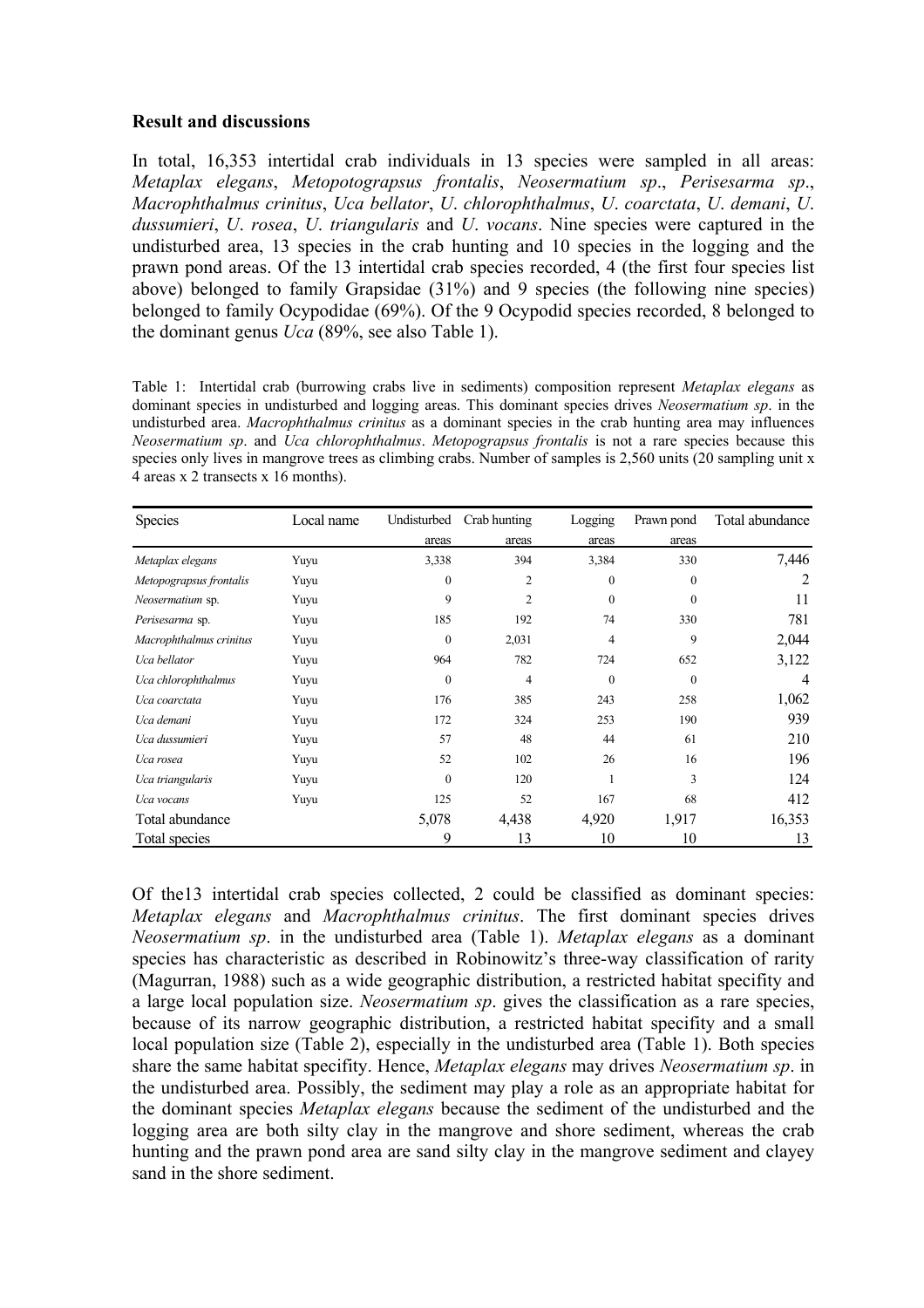Table 2: The Robinowitz's three-way classification of rarity. There are three rare species at the study sites: *Neosermatium sp*., *Uca chlorophthalmus* and *Metopograpsus frontalis*.

| Geographic distribution | Wide         |                         |                        | Narrow                  |
|-------------------------|--------------|-------------------------|------------------------|-------------------------|
| Habitat specifity       | <b>Broad</b> | Restricted              | <b>Broad</b>           | Restricted              |
| Local population size:  |              |                         |                        |                         |
| Somewhere large         | Uca bellator | Metaplax elegans        | <i>Perisesarma</i> sp. |                         |
|                         |              | Macrophthalmus crinitus | Uca coarctata          |                         |
|                         |              |                         | Uca demani             |                         |
|                         |              |                         | Uca dussumieri         |                         |
|                         |              |                         | Uca rosea              |                         |
|                         |              |                         | Uca vocans             |                         |
|                         |              |                         | Uca triangularis       |                         |
| Everywhere small        |              |                         |                        | Neosarmatium sp.        |
|                         |              |                         |                        | Uca chlorophthalmus     |
|                         |              |                         |                        | Metopograpsus frontalis |

Differences in observed number and estimated number of species (ACE, Chao1), as well as number of individuals, diversity indices and evenness between the four studied mangrove areas were all highly significant (ANOVA,  $F_{1,2}(3,124) > 14.05$  and  $p < 0.000$ ). Monthly fluctuation of intertidal crab diversity (Figure 3) was more constant in the undisturbed area with a high mangrove coverage (90%) compared to the crab hunting, the logging and the prawn pond area with a coverage of 89%, 33% and 0%, respectively. Intertidal crab abundance (Figure 3) was equal in three areas (Tukeys HSD-test,  $p > 0.2$  in all cases), but significantly lower in the completely deforested prawn pond area (Tukeys HSD-test,

 $p \le 0.000$  in all cases) (Figure 4). This negative trend can be reversed if a model of silvofishery can be established which contributes to the conservation of mangroves (ecological perspective) and to culturing fish products (economic perspective) at the same time (SASTRANEGARA and ROSYADI, 2003). Unfortunately, silvofishery leading to the complete clear-cutting of mangrove trees (as in the prawn pond area) leads to a highly impoverished crab community both in terms of crab individuals and species.

### **Conclusion and recommendation**

These results underline the necessity for a combination of economic and natural resource management. Silvofishery leading to the complete clear-cutting of mangrove trees (as in the prawn pond areas) leads to a highly impoverished crab community both in terms of crab individuals and species. Furthermore, the maintenance of the undisturbed area should be a primary objective for the management, since it represents a more constant crab diversity and highest abundance, and sustains the protection of rare species such as *Neosermatium sp*.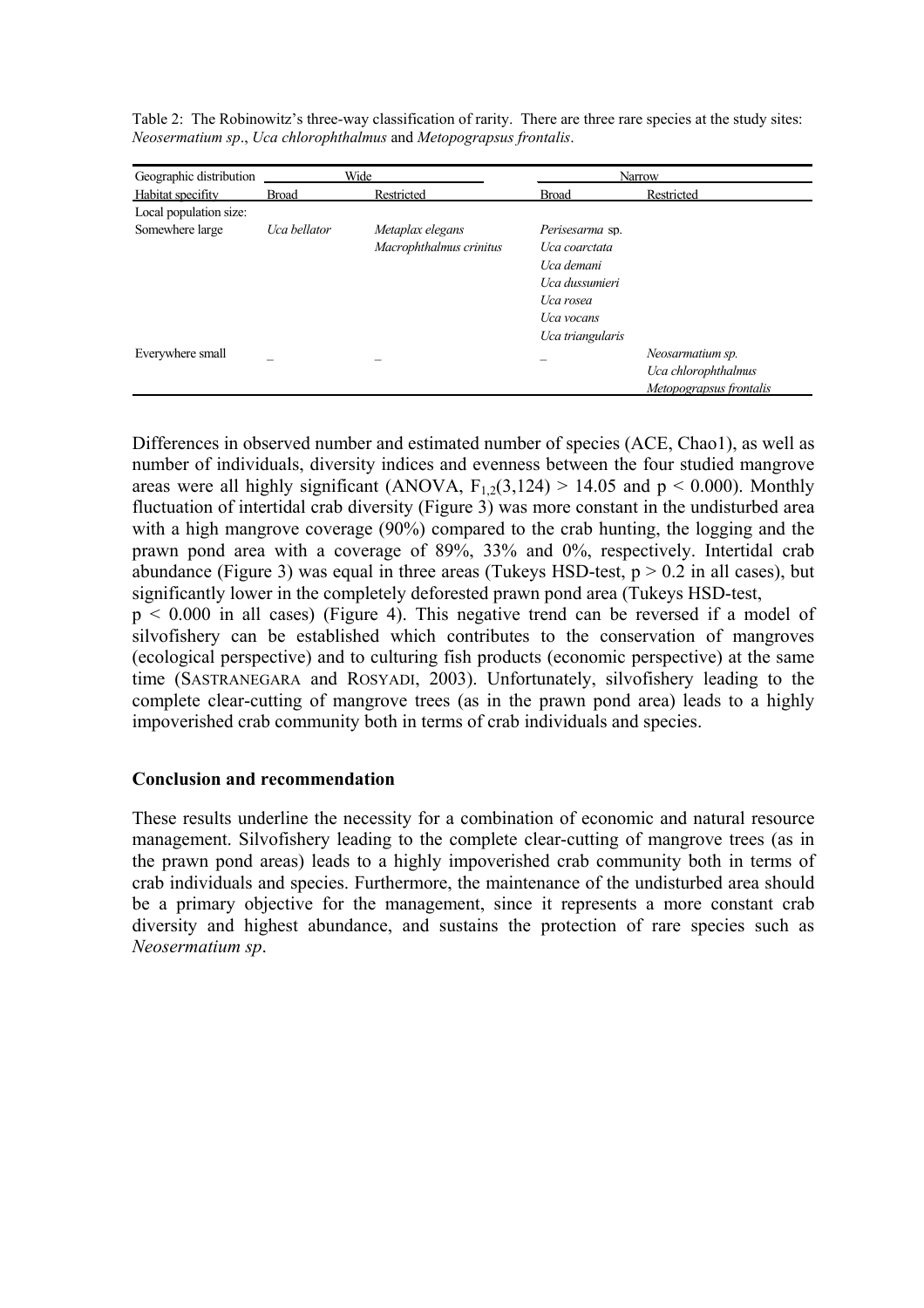

Figure 3: Intertidal crab diversity (left) and abundance (right). Diversity was more constant in the undisturbed area compared to the others, and its abundance was highest. Number of samples is 16 in each area as time series.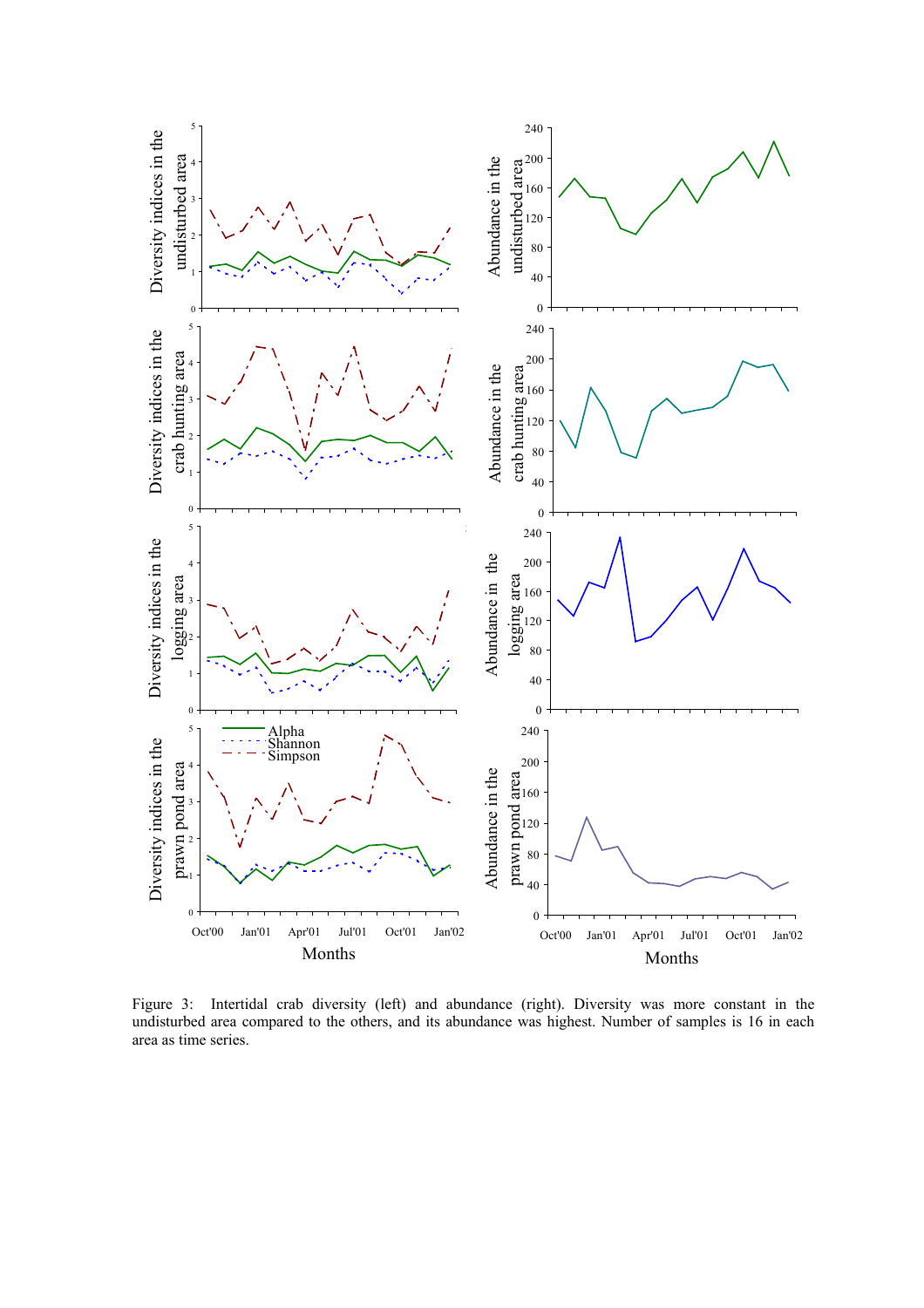

Figure 4: Box-Whisker-Plot with Tukeys HSD-test information on number of individuals in the undisturbed, crab hunting and logging areas relatively having the same number, whereas prawn pond area has significantly lower number compared to the first three areas. Number of samples is 32 in each area.

#### **References**

- ALONGI, D.M. (1990) The ecology of tropical soft-bottom benthic ecosystems. Oceanogr. Mar. Biol. Annu. Rev., 28: 381-496.
- CANNICCI, S., DAHDOUH-GUEBAS, F. AND MONTEMAGNO, L. (2000) Field keys for Kenyan Mangrove crabs. Museo Zoologico "La Specola" of the University of Florence, Florence.
- CARPENTER, K.E. AND NIEM, V.H. (1998) The living marine resources of the Western Central Pacific: cephalopods, crustaceans, holothurians and sharks. Food and Agriculture Organization of the United Nations, Rome.
- COLWELL, R.K. (2000) User's guide to EstimateS 6: statistical estimation of species richness and shared species from samples. Department of Ecology and Evolutionary Biology, University of Connecticut, Connecticut.
- CRANE, J. (1975) Fiddler crabs of the world. Princeton University Press, Princeton.
- DAI AI-YUN AND YANG SI-LIANG (1991) Crabs of China Seas. China Ocean Press, Beijing.
- DAVIE, P.J.F. (1994) Revision of Neosermatium Serène and Soh (Crustacea: Brachiura: Sesarminae) with descriptions of two new species. Memoirs of the Queensland Museum, 35(1): 35-74.
- HANLEY, R. (2000) Conservation and development project in Segara-Anakan: strategy for rehabilitation of tambaks with mangroves using empang parit models. BCEOM French Consultating Group, Cilacap.
- HARMINTO, S. (1988) Systematics of the family Ocypodidae Rafinesque, 1815, S. Lat. (Crustacea, Decapoda, Brachyura) of Southeast Asia. Thesis Postgraduate Program in National University of Singapore, Singapore.
- JUTRO, P.R. (1993) Human influences on ecosystems: dealing with biodiversity. In: M.J. DONNELL AND S.T.A. PICKETT (eds). Humans as components of ecosystems. Springer-Verlag, New York.